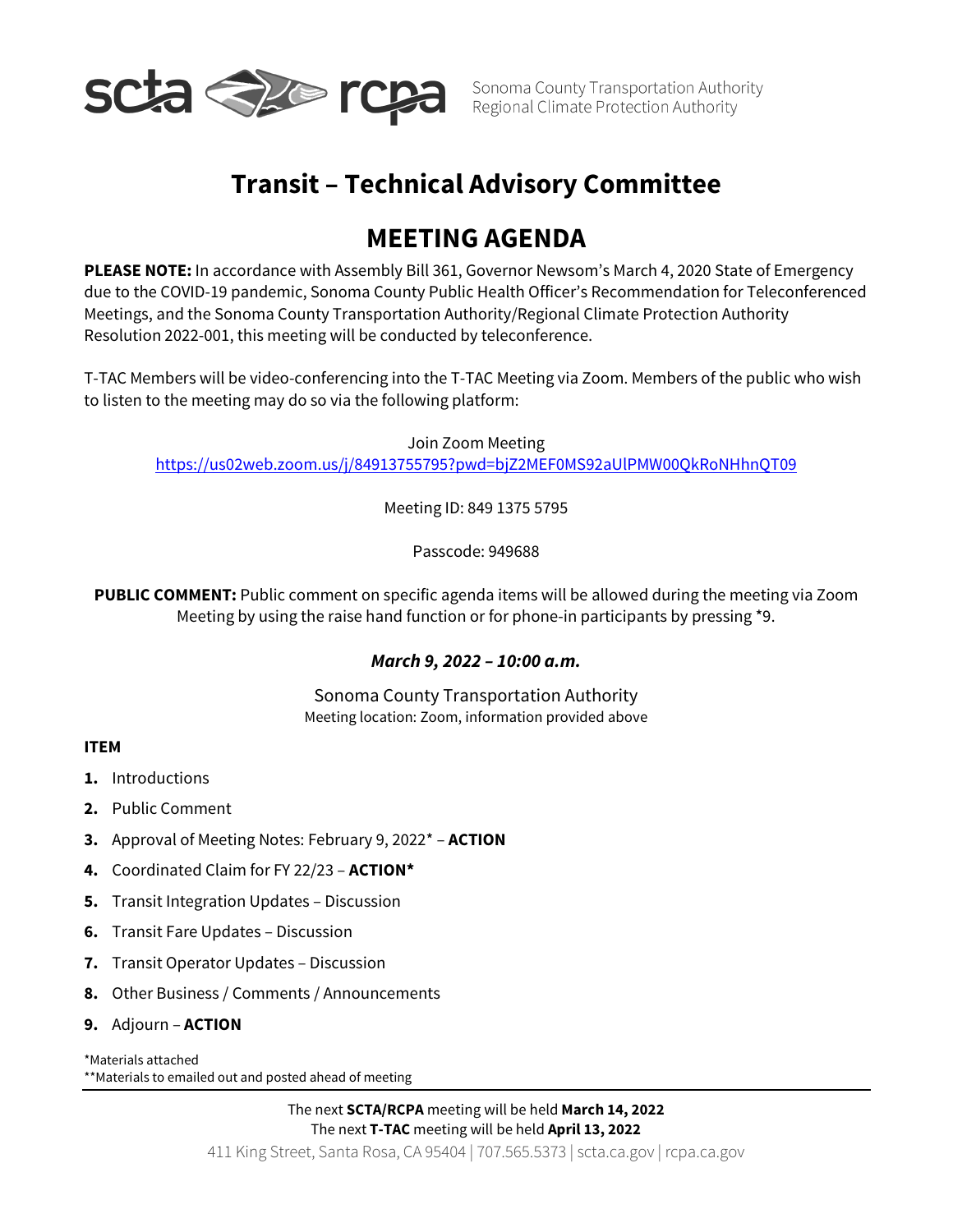ACCOMMODATION FOR PERSONS LIVING WITH A DISABILITY: If you have a disability that requires the agenda materials to be in an alternate format or that requires an interpreter or other person to assist you while attending this meeting, please contact SCTA/RCPA at least 72 hours prior to the meeting to ensure arrangements for accommodation. SB 343 DOCUMENTS RELATED TO OPEN SESSION AGENDAS: Materials related to an item on this agenda submitted to the Transit-Technical Advisory Committee after distribution of the agenda packet are available for public inspection in the Sonoma County Transportation Authority office at 411 King Street, during normal business hours. Pagers, cellular telephones and all other communication devices should be turned off during the committee meeting to avoid electrical interference with the sound recording system.

TO REDUCE GHG EMISSIONS: Please consider carpooling or taking transit to this meeting. For more information chec[k www.511.org,](http://www.511.org/) [www.GoSonoma.org](http://www.gosonoma.org/)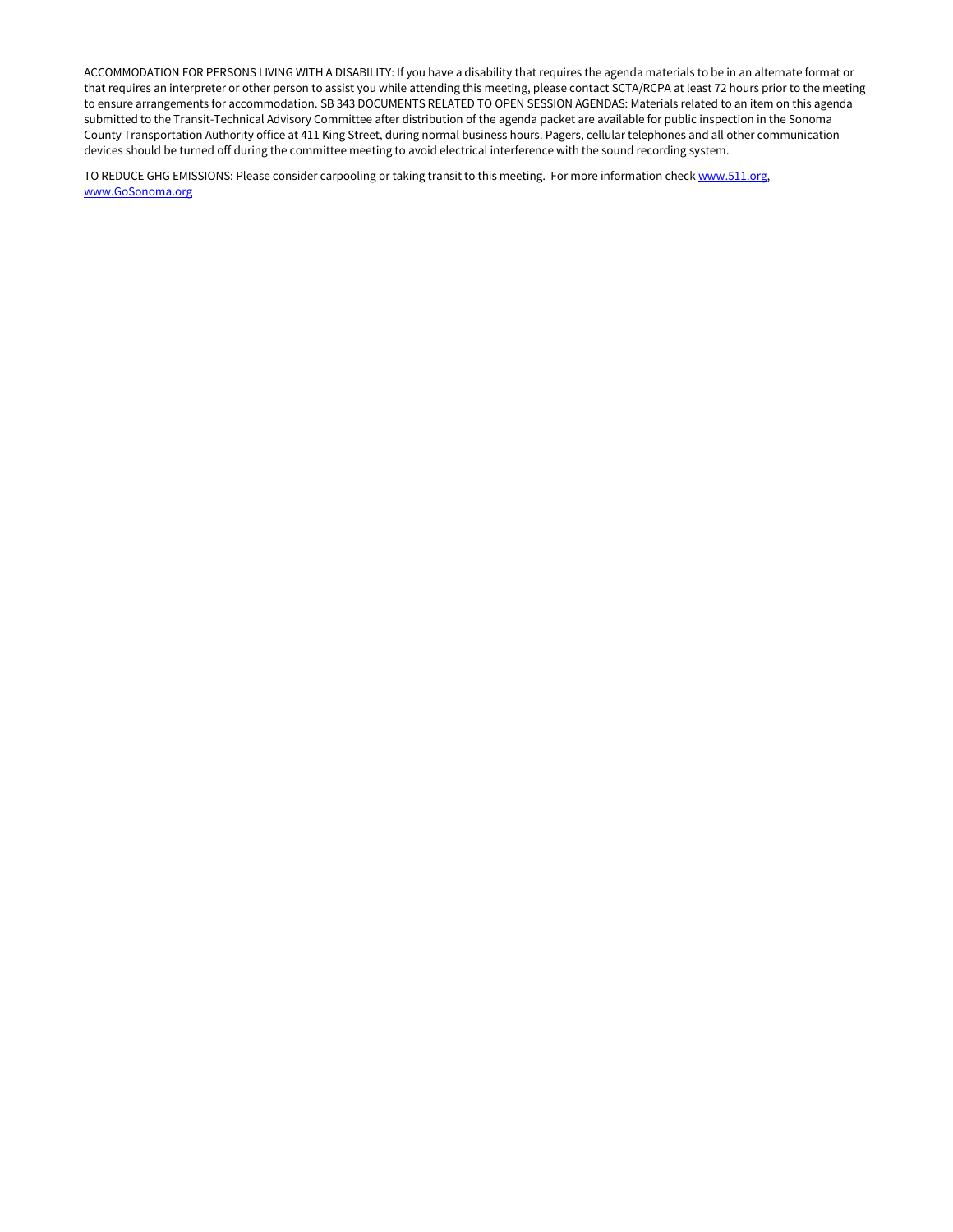

Sonoma County Transportation Authority Regional Climate Protection Authority

In accordance with Assembly Bill 361, Governor Newsom's March 4, 2020 State of Emergency due to the COVID-19 pandemic, Sonoma County Public Health Officer's Recommendation for Teleconferenced Meetings, this meeting was conducted by teleconference.

# [You can view the recording of this meeting in its entirety by clicking here.](https://www.youtube.com/watch?v=nw2fOIVBGR8)

# **TRANSIT TECHNICAL ADVISORY COMMITTEE MEETING NOTES**

Meeting Notes of February 9, 2022

#### ITEM

# **1.** Introductions

Meeting called to order by Dana Turréy at 10:02 a.m.

Committee Members: Rachel Ede, Santa Rosa CityBus; Shawn Sosa, Santa Rosa CityBus; Bryan Albee, Sonoma County Transit; Maria Arce, Sonoma County Transit; Steven Schmitz, Sonoma County Transit; Emily Betts, SMART; Jacob Brown, Golden Gate Transit; David Davenport, Golden Gate Transit; Robert Betts, Marin Transit; Jared Hall, Petaluma Transit.

Guest: Steve Birdlebough, Sonoma County Transportation and Land Use Coalition.

Staff: Dana Turrey; Drew Nichols; David Ripperda; Ross Clendenen; James Cameron; Suzanne Smith.

**2.** Vote to Continue this meeting via Zoom: Based on the California Governor's March 4, 2020 declaration of a State of Emergency due to COVID-19 which is still in effect and the Sonoma County Public Health Officer's September 22, 2021 recommendation to continue teleconferencing or social distancing during public meetings, the Transit-Technical Advisory Committee finds that the conditions continue to exist pursuant to Government Code section 54953(e)(3) to allow it to use teleconferencing to hold public meetings in accordance with Government Code section 54953(e)(2) to ensure members of the public have

continued access to safely observe and participate in local government. (ACTION)

This item begins at  $0:52$  on the video recording.

Rachel Ede moved to approve to continue the February 9, 2022 T-TAC meeting virtually via Zoom.

The committee approved the motion unanimously.

#### **3. Public Comment**

N/A

# **4. Approval of Meeting Notes: January 12, 2022** – **ACTION\***

This item begins at  $2:19$  on the video recording.

Jacob Brown moved for approval for January 12, 2022 meeting minutes; Steven Schmitz seconded.

The committee approved the motion unanimously.

#### **5. Regional Funding Updates**

5.1. Coordinated Claim Update

This item begins at  $3:15$  on the video recording.

Dana Turrey noted the preliminary TDA Coordinated Claim included with the agenda packet. The document will be revised with the release of MTC's Fund Estimate for FY22/23.

In March, the T-TAC and the TPCC will review the full Coordinated Claim and make a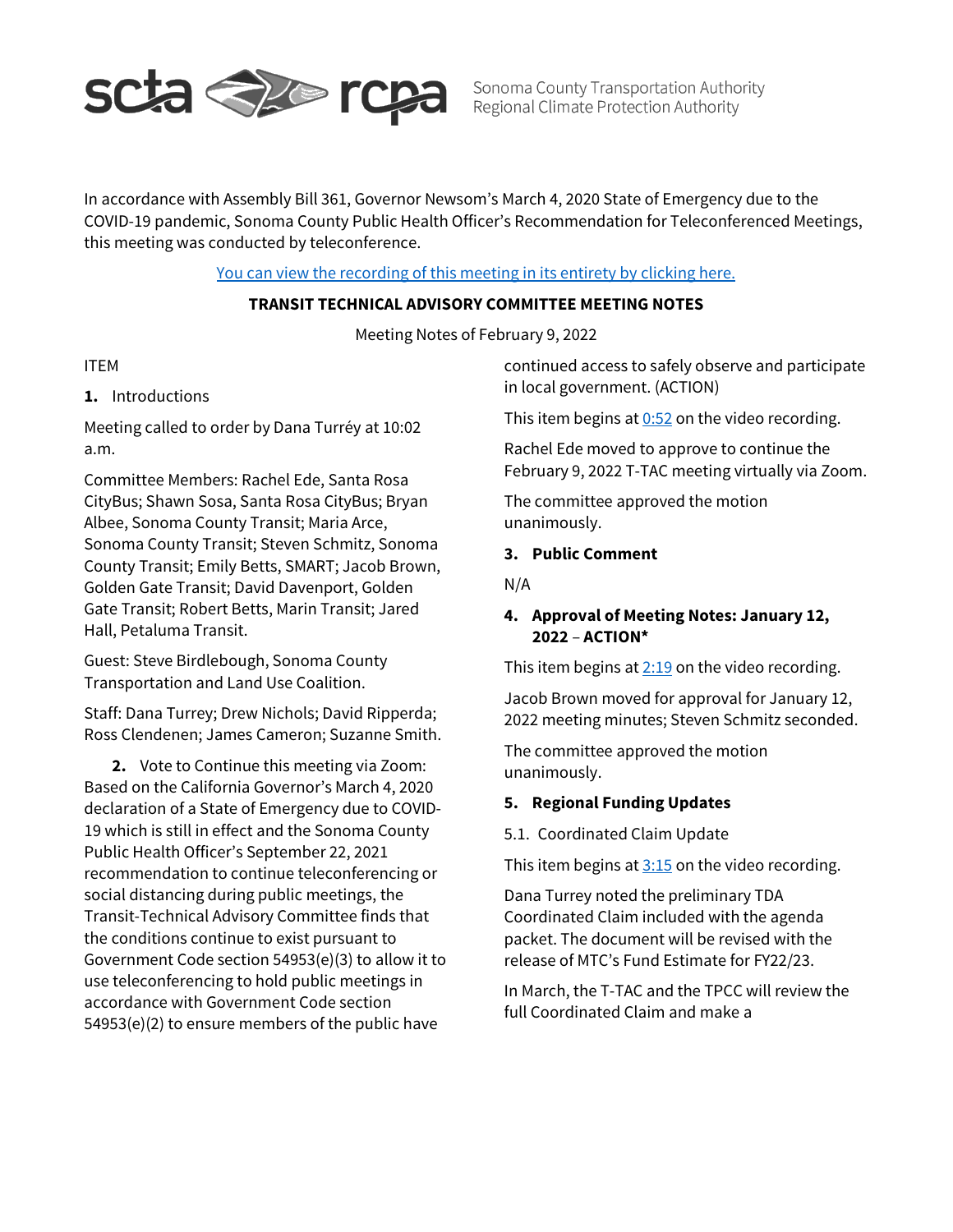recommendation for the Board of Director's approval in April.

Staff received comments from Rachel Ede and Bryan Albee

5.2. Measure M LBT distribution formula for 22/23

This item begins at  $7:39$  on the video recording.

The link to the distribution formula was included in the agenda packet. Bryan Albee noted the projections will be added on the coordinated claim.

Bryan Albee commented the estimates were shown on the summary page of the draft Coordinated Claim.

5.3. Transportation Fund for Clean Air FYE 22/23 Call for Projects

This item begins at  $8:38$  on the video recording.

Dana Turrey announced the TFCA Call for Projects that was issued on February  $8<sup>th</sup>$ . The applications are due March 21, and the information was included in the agenda packet.

Staff will propose a list of projects recommended for approval to the SCTA Board of Directors in May.

# **6. MTC Public Transit Transformation Action Plan, Network Management, etc.**

This item begins at  $15:47$  on the video recording.

This is a standing item for the committee for any discussions.

There were no comments or discussion for this item.

Robert Betts asked about updates regarding transit integration and branding effort in Sonoma County that is funding by MTC as a pilot project

Dana Turrey responded and provided an update to the committee.

# **7. Transit Operator updates – Discussion**

This item begins at  $22:15$  on the video recording.

Rachel Ede (Santa Rosa CityBus), Robert Betts (Marin Transit), Emily Betts (SMART), David Davenport (Golden Gate Transit), Bryan Albee and Maria Arce (Sonoma County Transit), and Jared Hall (Petaluma Transit) each provided an update to the committee on the work in their respective agencies.

# **8. Other Business / Comments / Announcements**

This item begins at  $43:50$  on the video recording.

David Ripperda thanked the committee for the data that was provided for the TIRCP application.

# **9. Adjourn**

The meeting adjourned at 10:46 am.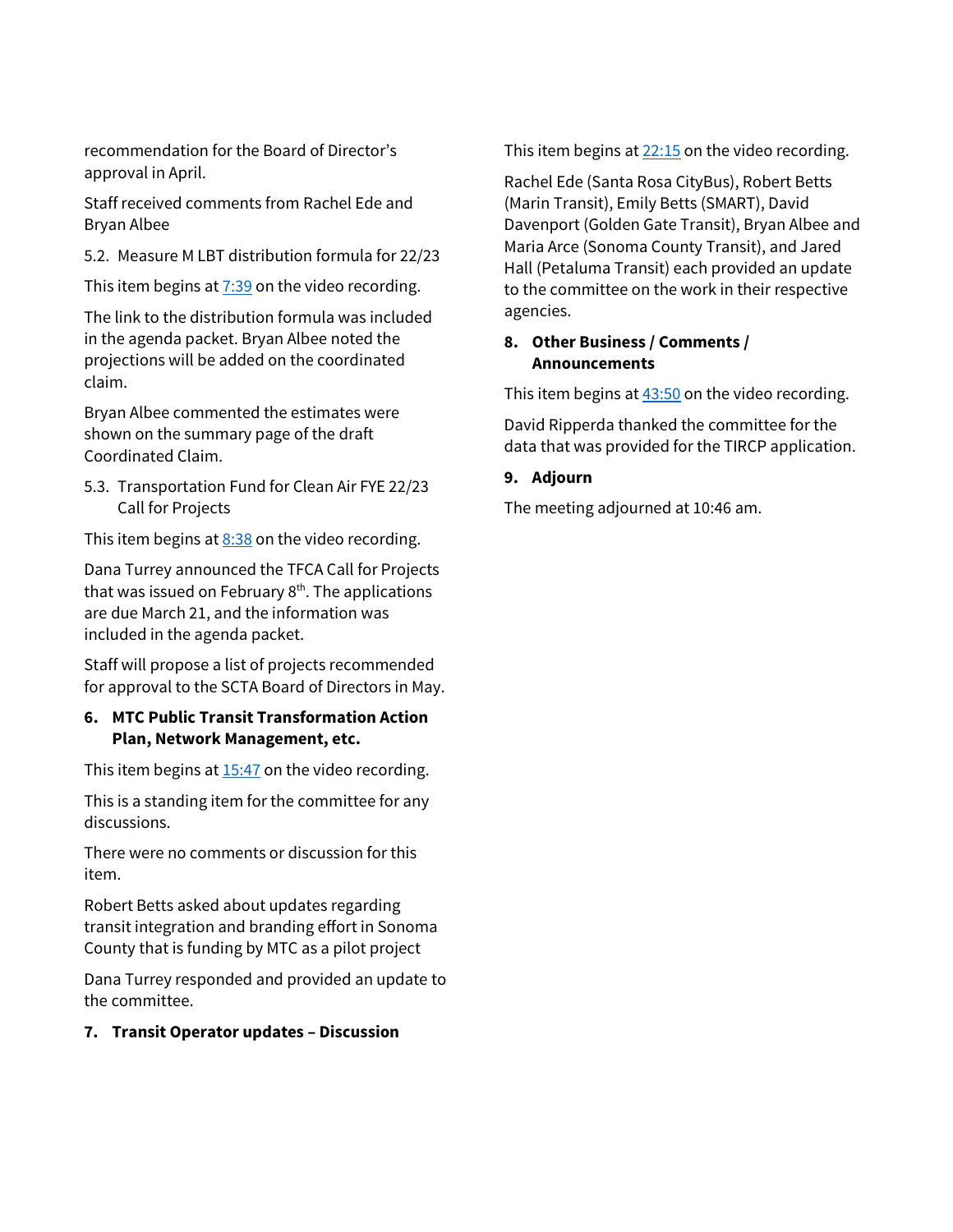Sonoma County TDA Coordinated Claim Fiscal Year 2022-23 *Updated: DRAFT - 02-23-2022*

# FY 2022-23 TDA / STA / Measure M - Fund Summary 1.7 and 1.7 and 1.7 and 1.7 and 1.7 and 1.7 and 1.7 and 1.7 and 1.7

|                                                        | STA*<br><b>TDA</b>     |           | <b>MEASURE M</b>       |           | Total TDA / STA / MEASURE M |           |                         |         |
|--------------------------------------------------------|------------------------|-----------|------------------------|-----------|-----------------------------|-----------|-------------------------|---------|
| <b>Forecasted Revenue:</b>                             | \$32,025,000           | 100.00%   | \$12,387,869           |           | \$4,803,750                 | 100.00%   | \$49,216,619            | 100.00% |
| <b>MTC Contributions:</b>                              | 1,120,875              | 3.50%     | ----                   |           | $- - - - -$                 |           | 1,120,875               | 2.28%   |
| <b>County Administration (Auditor)</b>                 | 55,000                 | 0.17%     | ----                   |           | -----                       |           | 55,000                  | 0.11%   |
| Article 3 - Bicycle & Pedestrian Projects              | 616,983                | 1.93%     | $---$                  |           | -----                       |           | 616,983                 | 1.25%   |
| FY 2022-23 Funds to Transit Operators                  | \$30,232,143           | 94.40%    | \$12,387,869           | 100.00%   | \$4,803,750                 | 100.00%   | \$47,423,762            | 96.36%  |
| Petaluma Transit                                       | 2,413,800              | 7.98%     | 940,389                | 7.59%     | 404,136                     | 8.41%     | 3,758,325               | 7.92%   |
| Santa Rosa CityBus                                     | 8,184,309              | 27.07%    | 2,560,361              | 20.67%    | 1,135,681                   | 23.64%    | 11,880,351              | 25.05%  |
| Sonoma County Transit                                  | 12,117,998             | 40.08%    | 4,362,370              | 35.21%    | 912,683                     | 19.00%    | 17,393,052              | 36.68%  |
| <b>Golden Gate Transit</b>                             | 7,516,035              | 24.86%    | ----                   | $- - - -$ | $---$                       | $- - - -$ | 7,516,035               | 15.85%  |
| <b>SCTA</b>                                            | ----                   | $- - - -$ | $---$                  | ----      | 750,000                     | 15.61%    | 750,000                 | 1.58%   |
| <b>SMART</b>                                           | ----                   | ----      | 4,524,749              | 36.53%    | 1,601,250                   | 33.33%    | 6,125,999               | 12.92%  |
| <b>Totals by Funding Source</b><br>% by Funding Source | \$30,232,142<br>63.75% | 100.00%   | \$12,387,869<br>26.12% | 100.00%   | \$4,803,750<br>10.13%       | 100.00%   | \$47,423,762<br>100.00% | 100.00% |

\* includes distribution of Block-Grant and Revenue-Based funds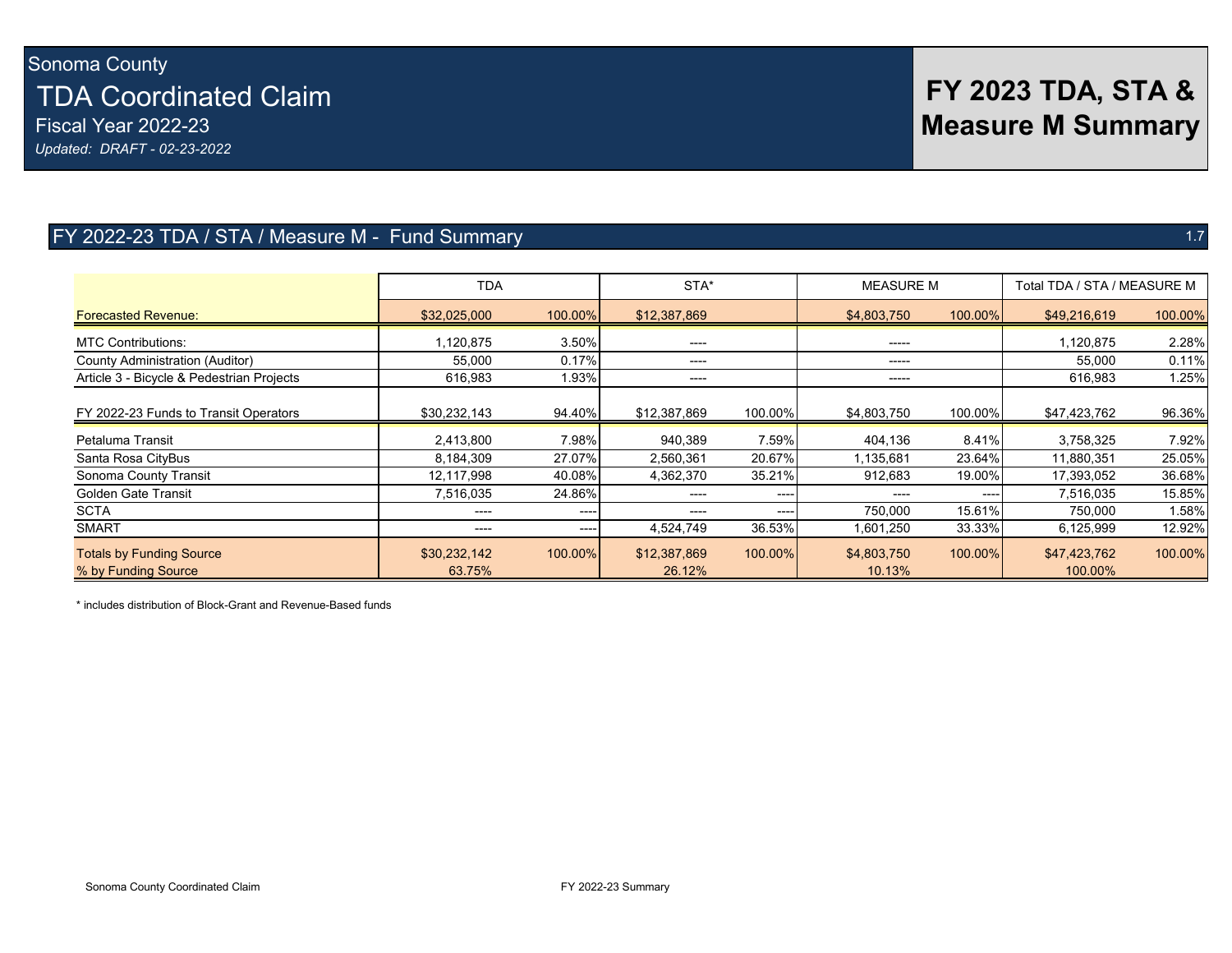# **I. TDA Funds Available** 1.7 **and 2.7** and 2.7 **and 2.7** and 2.7 **and 2.7** and 2.7 **and 2.7** and 2.7 **and 2.7** and 2.7 **and 2.7** and 2.7 **and 2.7** and 2.7 **and 2.7** and 2.7 **and 2.7** and 2.7 **and 2.7** and 2.7 **and 2.7** and

|                     |                                             |              | <b>SCTA Adopted</b>       |                                     |              |
|---------------------|---------------------------------------------|--------------|---------------------------|-------------------------------------|--------------|
|                     |                                             |              | Coordinated               | Adopted FY 2022 TDA Estimate:       | \$26,600,000 |
|                     |                                             |              | <b>Claim Distribution</b> | Revised FY 2022 Estimate:           | \$30,500,000 |
|                     |                                             | FY 2022-23   | FY 2021-22                | Auditor's FY 2023 Estimate:         | \$32,025,000 |
| <b>TDA Forecast</b> |                                             | \$32,025,000 | \$26,600,000              |                                     |              |
| Less:               | <b>MTC Administration</b>                   | 160.125      | 133,000                   | % Change - FY 2022 Revised Estimate |              |
|                     | <b>MTC Planning</b>                         | 960.750      | 798,000                   | vs. FY 2023 Auditor's Estimate:     | 5.00%        |
|                     | County Administration                       | 55.000       | 45.000                    |                                     |              |
| Subtotal:           |                                             | 30.849.125   | 25,624,000                |                                     |              |
| Less:               | Article 3 Pedestrian/Bicycle Funding (2.0%) | 616,983      | 512.480                   |                                     |              |
| Total:              | Article 4 and 8 available                   | \$30,232,143 | \$25,111,520              |                                     |              |

|               | <b>OUTH AUDICU</b>        |                                     |              |
|---------------|---------------------------|-------------------------------------|--------------|
|               | Coordinated               | Adopted FY 2022 TDA Estimate:       | \$26,600,000 |
|               | <b>Claim Distribution</b> | Revised FY 2022 Estimate:           | \$30,500,000 |
| FY 2022-23    | FY 2021-22                | Auditor's FY 2023 Estimate:         | \$32,025,000 |
| 32.025.000    | \$26,600,000              |                                     |              |
| 160.125       | 133,000                   | % Change - FY 2022 Revised Estimate |              |
| 960,750       | 798,000                   | vs. FY 2023 Auditor's Estimate:     | 5.00%        |
| <b>55.000</b> | 45.000                    |                                     |              |

## II. Distribution of TDA Funds

| A. Distribution by Apportionment Area |             |           |                             |                             |                   |
|---------------------------------------|-------------|-----------|-----------------------------|-----------------------------|-------------------|
| Area                                  | Population* | Percent   | FY 2022-23<br>Apportionment | FY 2021-22<br>Apportionment | <b>Difference</b> |
| Cloverdale                            | 9,133       | 1.8862%   | \$570,232                   | \$469.294                   | \$100,938         |
| Cotati                                | 7,429       | 1.5343%   | 463,840                     | 383,718                     | 80,122            |
| Healdsburg                            | 11,800      | 2.4370%   | 736,750                     | 615,792                     | 120,958           |
| Petaluma                              | 61,104      | 12.6194%  | 3,815,114                   | 3,151,700                   | 663,414           |
| <b>Rohnert Park</b>                   | 42,484      | 8.7739%   | 2,652,548                   | 2,193,858                   | 458,690           |
| Santa Rosa                            | 171,711     | 35.4623%  | 10,721,017                  | 8,844,300                   | 1,876,717         |
| Sebastopol                            | 7,657       | 1.5813%   | 478,076                     | 394,516                     | 83,560            |
| Sonoma                                | 10.924      | 2.2561%   | 682.055                     | 562.867                     | 119,188           |
| Windsor                               | 27,855      | 5.7527%   | 1,739,166                   | 1,438,903                   | 300,263           |
| County                                | 134,110     | 27.6968%  | 8,373,346                   | 7,056,572                   | 1,316,774         |
| Total                                 | 484,207     | 100.0000% | \$30,232,143                | \$25,111,520                | \$5,120,623       |

\* California Department of Finance - January 1, 2021 - Based on published population by entity - Table E-1.

#### B. Funds allocated to Golden Gate Transit for regional transit services:

| Area                | <b>Distribution</b> | FY 2022-23<br>Allocation | FY 2021-22<br>Allocation |
|---------------------|---------------------|--------------------------|--------------------------|
| Cloverdale          | 10.29837%           | \$58,725                 | \$47,972                 |
| Cotati              | 29.04049%           | 134,701                  | 111,369                  |
| Healdsburg          | 10.29837%           | 75,873                   | 62,947                   |
| Petaluma            | 29.04049%           | 1,107,928                | 914,742                  |
| <b>Rohnert Park</b> | 29.04049%           | 770,313                  | 636,740                  |
| Santa Rosa          | 25.00000%           | 2,680,254                | 2,211,075                |
| Sebastopol          | 10.29837%           | 49,234                   | 40,328                   |
| Sonoma              | 10.29837%           | 70,241                   | 57,537                   |
| Windsor             | 10.29837%           | 179,106                  | 147,088                  |
| County              | 29.04049%           | 2,431,661                | 2,048,082                |
| Total               |                     | \$7,558,035              | \$6,277,880              |
|                     |                     | 25.00%                   |                          |
|                     |                     | of County TDA            |                          |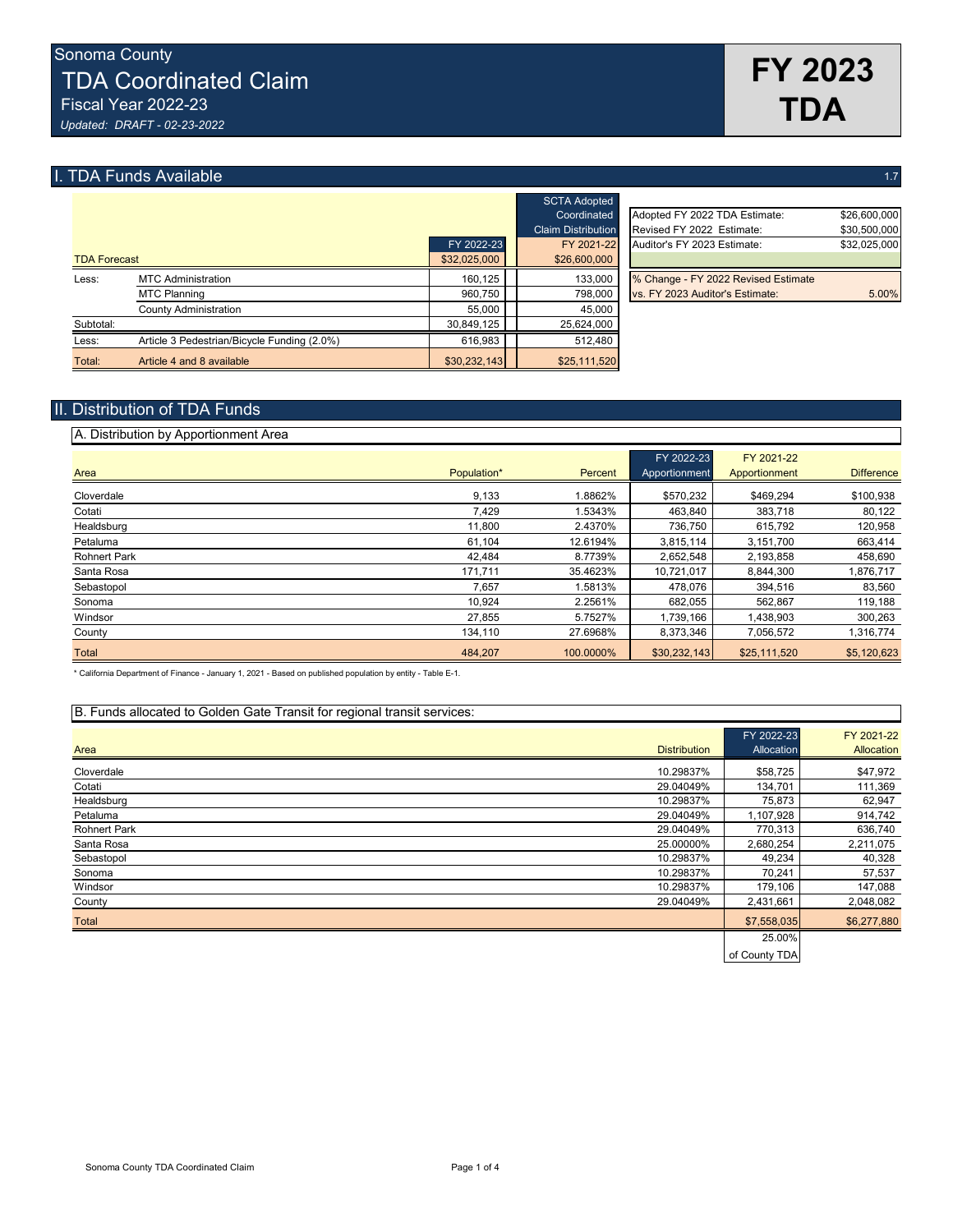1.7

| C. Contribution to Sonoma County Transit for intercity services between Petaluma and Santa Rosa:<br>(Sonoma County Transit Routes 44 & 48) |                          |               |              |  |  |
|--------------------------------------------------------------------------------------------------------------------------------------------|--------------------------|---------------|--------------|--|--|
|                                                                                                                                            | FY 2022-23<br>Percent of | Fixed-Route   | Paratransit  |  |  |
| Area                                                                                                                                       | Route Budget*            | Allocation    | Allocation** |  |  |
| Petaluma                                                                                                                                   | 14.64%                   | \$244,488 (1) | \$48,898     |  |  |

\* Cotati and Rohnert Park contributions to Sonoma County Transit Routes 44 & 48 are included in Section D. (1) - includes contribution for maintenance of the<br>\*\* Assumes 20% of fixed-route contribution for ADA complementary \*\* Assumes 20% of fixed-route contribution for ADA complementary paratransit services.

| D. Funds allocated to support intercity Sonoma County Transit/Paratransit services: |  |  |  |
|-------------------------------------------------------------------------------------|--|--|--|
|-------------------------------------------------------------------------------------|--|--|--|

|                     | FY 2021-22   |                    |             | FY 2022-23 |              |                    |             |
|---------------------|--------------|--------------------|-------------|------------|--------------|--------------------|-------------|
|                     | Total        | 80%                | 20%         | Percent    | Total        | 80%                | 20%         |
| Area                | Contribution | <b>Fixed Route</b> | Paratransit | of TDA     | Contribution | <b>Fixed Route</b> | Paratransit |
| Cotati              | \$217.402    | \$173,922          | \$43,480    | Remainder  | \$271,444    | \$217,155          | \$54,289    |
| Sebastopol          | 176.824      | 141,459            | 35,365      | Remainder  | 242,609      | 194.087            | 48,522      |
| Healdsburg          | 352.089      | 281.671            | 70.418      | Remainder* | 450,084      | 360,067            | 90,017      |
| Cloverdale          | 292.727      | 234,182            | 58.545      | Remainder* | 376,483      | 301,186            | 75,297      |
| Windsor             | 933.042      | 746,434            | 186,608     | Remainder  | 1,183,349    | 946,679            | 236,670     |
| <b>Rohnert Park</b> | 616.046      | 492,837            | 123,209     | Remainder  | 894,110      | 715,288            | 178,822     |
| Sonoma              | 244,105      | 195,284            | 48,821      | Remainder  | 337,528      | 270,022            | 67,506      |
| Total               | \$2,832,235  | \$2,265,788        | \$566,447   |            | \$3,755,607  | \$3,004,486        | \$751,121   |

| E. Other contract services between apportionment areas: |                            |                    |                                                |                            |  |  |  |
|---------------------------------------------------------|----------------------------|--------------------|------------------------------------------------|----------------------------|--|--|--|
| Area                                                    | FY 2022-23<br>Contribution | Claiming<br>Agency | Purpose                                        | FY 2021-22<br>Contribution |  |  |  |
| Cloverdale Total FR * PT                                | \$135,024                  | County             |                                                | \$128,594                  |  |  |  |
| Cloverdale*                                             | 108,019                    | County             | Local Route 68                                 | 102,875                    |  |  |  |
| Cloverdale**                                            | 27,005                     | County             | Local Paratransit Contribution**               | 25,719                     |  |  |  |
| County                                                  |                            |                    |                                                |                            |  |  |  |
| County                                                  | 101,547                    | Santa Rosa         | Support for Santa Rosa Transit Mall Operations | 96.711                     |  |  |  |
| <b>Golden Gate Transit</b>                              |                            |                    |                                                |                            |  |  |  |
| <b>Golden Gate Transit</b>                              | 42,000                     | Santa Rosa         | Support for Santa Rosa Transit Mall Operations | 40,000                     |  |  |  |
| Cotati Total FR * PT                                    | 57,694                     | County             |                                                | 54,947                     |  |  |  |
| Cotati*                                                 | 46.155                     | County             | Local Routes 10 & 11                           | 43,958                     |  |  |  |
| Cotati**                                                | 11,539                     | County             | Local Paratransit Contribution**               | 10,989                     |  |  |  |
| Healdsburg                                              | 210,793                    | County             |                                                | 200,755                    |  |  |  |
| Healdsburg*                                             | 168.634                    | County             | Local Route 67                                 | 160,604                    |  |  |  |
| Healdsburg**                                            | 42,159                     | County             | Local Paratransit Contribution**               | 40,151                     |  |  |  |
| Rohnert Park FR & PT Total                              | 988,126                    | County             |                                                | 941,072                    |  |  |  |
| Rohnert Park*                                           | 790,500                    | County             | Local Routes 10,11,12,14                       | 752,858                    |  |  |  |
| Rohnert Park**                                          | 197,625                    | County             | Local Paratransit Contribution**               | 188,214                    |  |  |  |
| Sebastopol FR & PT Total                                | 186.232                    | County             |                                                | 177,364                    |  |  |  |
| Sebastopol*                                             | 148,986                    | County             | Local Route 24                                 | 141,891                    |  |  |  |
| Sebastopol**                                            | 37,246                     | County             | Local Paratransit Contribution**               | 35,473                     |  |  |  |
| Sonoma FR & PT Total                                    | 274,286                    | County             |                                                | 261,225                    |  |  |  |
| Sonoma*                                                 | 219,429                    | County             | Local Routes 32 & 34                           | 208,980                    |  |  |  |
| Sonoma**                                                | 54,857                     | County             | Local Paratransit Contribution**               | 52,245                     |  |  |  |
| Windsor FR & PT Total                                   | 376,712                    | County             |                                                | 358,773                    |  |  |  |
| Windsor*                                                | 301,369                    | County             | Local Route 66 ***                             | 287,018                    |  |  |  |
| Windsor**                                               | 75,342                     | County             | Local Paratransit Contribution**               | 71,755                     |  |  |  |

\* Contributions assume a 5.00% change over FY 2021-22 (from page 1).

\*\* Assumes 20% of fixed-route contribution for ADA complementary paratransit services.

\*\*\* Includes contribution for maintenance of the Windsor Intermodal Facility.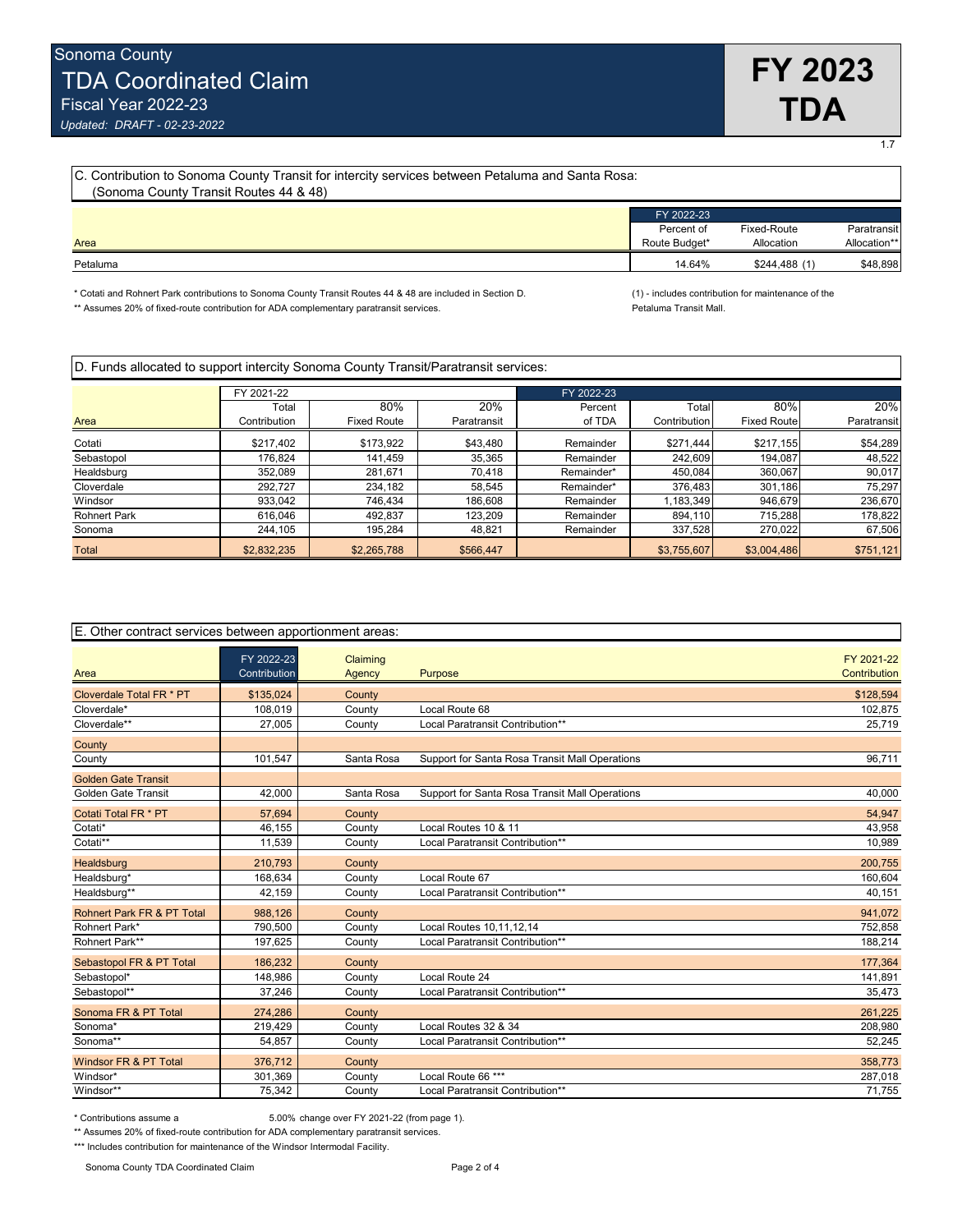

1.7

#### F. Paratransit Contributions

See paratransit contributions detailed in Section II, C,D,E and summarized in Section III column F.

#### Prior-Year Revenue Adjustment\*

\*Prior year revenue adjustments are reflected in "Prior Year TDA Funds Available" on page 4. Balances are in accordance with MTC's Regional Fund Estimate dated February 23, 2022.

#### IV. Distribution of TDA Article 3 Pedestrian/Bicycle Funds

|                     | FY 2022-23 |               |
|---------------------|------------|---------------|
| Area                | Population | Apportionment |
| Cloverdale          | 1.8862%    | \$11,637      |
| Cotati              | 1.5343%    | 9,466         |
| Healdsburg          | 2.4370%    | 15,036        |
| Petaluma            | 12.6194%   | 77,859        |
| <b>Rohnert Park</b> | 8.7739%    | 54,134        |
| Santa Rosa          | 35.4623%   | 218,796       |
| Sebastopol          | 1.5813%    | 9,757         |
| Sonoma              | 2.2561%    | 13,919        |
| Windsor             | 5.7527%    | 35,493        |
| County              | 27.6968%   | 170,885       |
| <b>Total</b>        | 100.0000%  | \$616,983     |

| <b>Article 3 Summary</b>                              |             |
|-------------------------------------------------------|-------------|
|                                                       |             |
| Projected<br>FY 2022-23<br>Apportionment              | \$616,983   |
|                                                       |             |
| - Other                                               |             |
|                                                       |             |
| FY 2022-23 Article 3 Funds Available for Distribution | 616,983     |
|                                                       |             |
| Projected Prior-Year Fund Balance*                    | 1,253,401   |
|                                                       |             |
| Total Article 3 Funds Available                       | \$1,870,384 |
|                                                       |             |

\* Per MTC Regional Fund Estimate 02-23-2022.

Article 3 claimants should confirm their prior-year balance with SCTA prior to submitting a claim to MTC.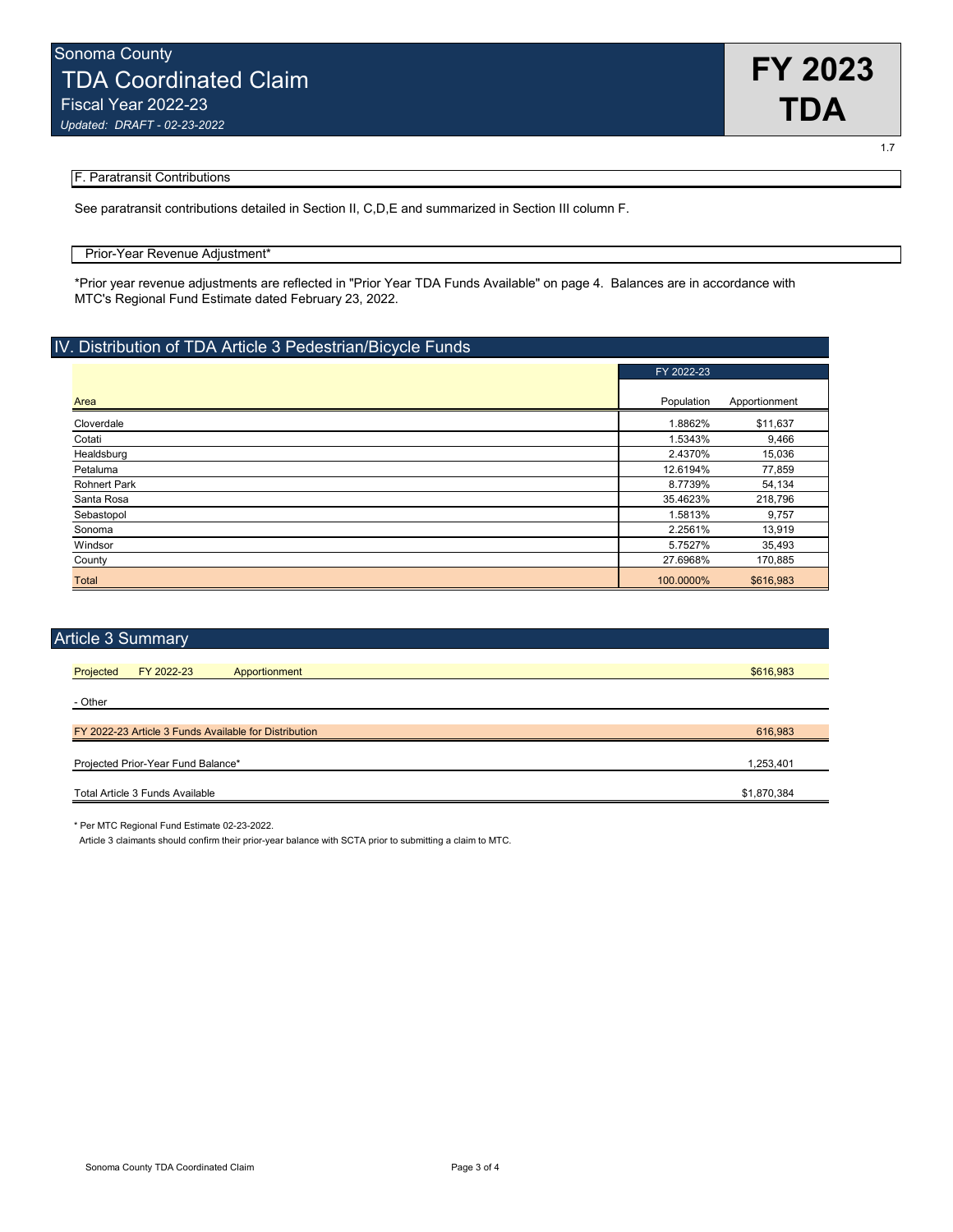# Sonoma County TDA Coordinated Claim Fiscal Year 2022-23

*Updated: DRAFT - 02-23-2022*

## III. Summary of TDA Fund Activity 1.7

| <b>Agency</b>       | A.<br>FY 2022-23<br><b>TDA</b><br>Apportionment | <b>B.</b><br>FY 2022-23<br><b>Contributions</b><br>to GGT | $C/D$ .<br>FY 2022-23<br><b>Contributions</b><br>to SCT | $E. +/-$<br>FY 2022-23<br>Contract<br><b>Services</b> | F.<br>FY 2022-23<br><b>Contributions to</b><br><b>SC Paratransit</b> | FY 2022-23<br><b>TDA</b><br>Entitlement** | Projected<br>Prior-Year TDA<br>Funds<br>Available* | Projected<br><b>Total TDA</b><br>Funds<br>Available |
|---------------------|-------------------------------------------------|-----------------------------------------------------------|---------------------------------------------------------|-------------------------------------------------------|----------------------------------------------------------------------|-------------------------------------------|----------------------------------------------------|-----------------------------------------------------|
| Cloverdale          | \$570.232                                       | (\$58,725)                                                | (\$301,186)                                             | (\$108,019)                                           | (\$102,301)                                                          | \$0                                       | \$0                                                | \$0                                                 |
| Cotati              | 463,840                                         | (134, 701)                                                | (217, 155)                                              | (46, 155)                                             | (65, 828)                                                            |                                           | 0                                                  |                                                     |
| Healdsburg          | 736,750                                         | (75, 873)                                                 | (360,067)                                               | (168, 634)                                            | (132, 175)                                                           |                                           | 0                                                  |                                                     |
| Petaluma            | 3,815,114                                       | (1, 107, 928)                                             | (244, 488)                                              | $---$                                                 | (48, 898)                                                            | 2,413,800                                 | 4,022,160                                          | 6,435,960                                           |
| <b>Rohnert Park</b> | 2,652,548                                       | (770, 313)                                                | (715, 288)                                              | (790, 500)                                            | (376, 447)                                                           |                                           |                                                    |                                                     |
| Santa Rosa          | 10,721,017                                      | (2,680,254)                                               | ----                                                    | 143,547                                               | ----                                                                 | 8,184,309                                 | 7,608,379                                          | 15,792,688                                          |
| Sebastopol          | 478,076                                         | (49, 234)                                                 | (194, 087)                                              | (148, 986)                                            | (85, 768)                                                            |                                           |                                                    |                                                     |
| Sonoma              | 682,055                                         | (70, 241)                                                 | (270, 022)                                              | (219, 429)                                            | (122, 363)                                                           |                                           | $\Omega$                                           |                                                     |
| Windsor             | 1,739,166                                       | (179, 106)                                                | (946, 679)                                              | (301, 369)                                            | (312, 012)                                                           |                                           |                                                    |                                                     |
| County              | 8,373,346                                       | (2,431,661)                                               | 3,248,974                                               | 1,681,547                                             | 1,245,792                                                            | 12,117,998                                | 10,567,595                                         | 22,685,593                                          |
| <b>GGT</b>          | ----                                            | 7,558,035                                                 | --                                                      | (42,000)                                              | $- -$                                                                | 7.516.035                                 | 934.245                                            | 8.450.280                                           |
| <b>Total</b>        | \$30,232,143                                    |                                                           |                                                         |                                                       |                                                                      | \$30,232,143                              | \$23,132,379                                       | \$53,364,522                                        |

\* From MTC's Regional Fund Estimate dated 02-23-2022. Claimants should confirm prior-year balances with MTC prior to submitting a claim for prior-year funds.

| Measure M Transit Distribution |                     |              |  |  |  |  |  |
|--------------------------------|---------------------|--------------|--|--|--|--|--|
| FY 2022-23                     | <b>TDA Forecast</b> | \$32,025,000 |  |  |  |  |  |
| FY 2022-23                     | Measure M Forecast  | \$32,025,000 |  |  |  |  |  |

| Measure M Distribution to Transit (19%)               | \$6,084,750 |
|-------------------------------------------------------|-------------|
| - Distribution for Bicycle & Pedestrian Projects (4%) | 1.281.000   |
| - Distribution to SMART (5%) - Capital                | 1,601,250   |
| - Distribution to Transit Operators (10%)             | 3.202.500   |

| Distribution to Transit Operators based on TDA Population Percentages |           |               |                                         |                     |  |  |  |  |  |
|-----------------------------------------------------------------------|-----------|---------------|-----------------------------------------|---------------------|--|--|--|--|--|
|                                                                       |           | Apportionment | SCTA Exchange for<br>Transit Integraton | <b>Distribution</b> |  |  |  |  |  |
| Petaluma Transit                                                      | 12.6194%  | 404.136       |                                         | 404,136             |  |  |  |  |  |
| Santa Rosa CityBus                                                    | 35.4623%  | 1.135.681     |                                         | 1,135,681           |  |  |  |  |  |
| Sonoma County Transit                                                 | 51.9183%  | 1.662.683     | (750.000)                               | 912,683             |  |  |  |  |  |
| Total                                                                 | 100.0000% | \$3,202,500   | (750,000)                               | 2,452,500           |  |  |  |  |  |

# **FY 2023 TDA & Measure M Summary**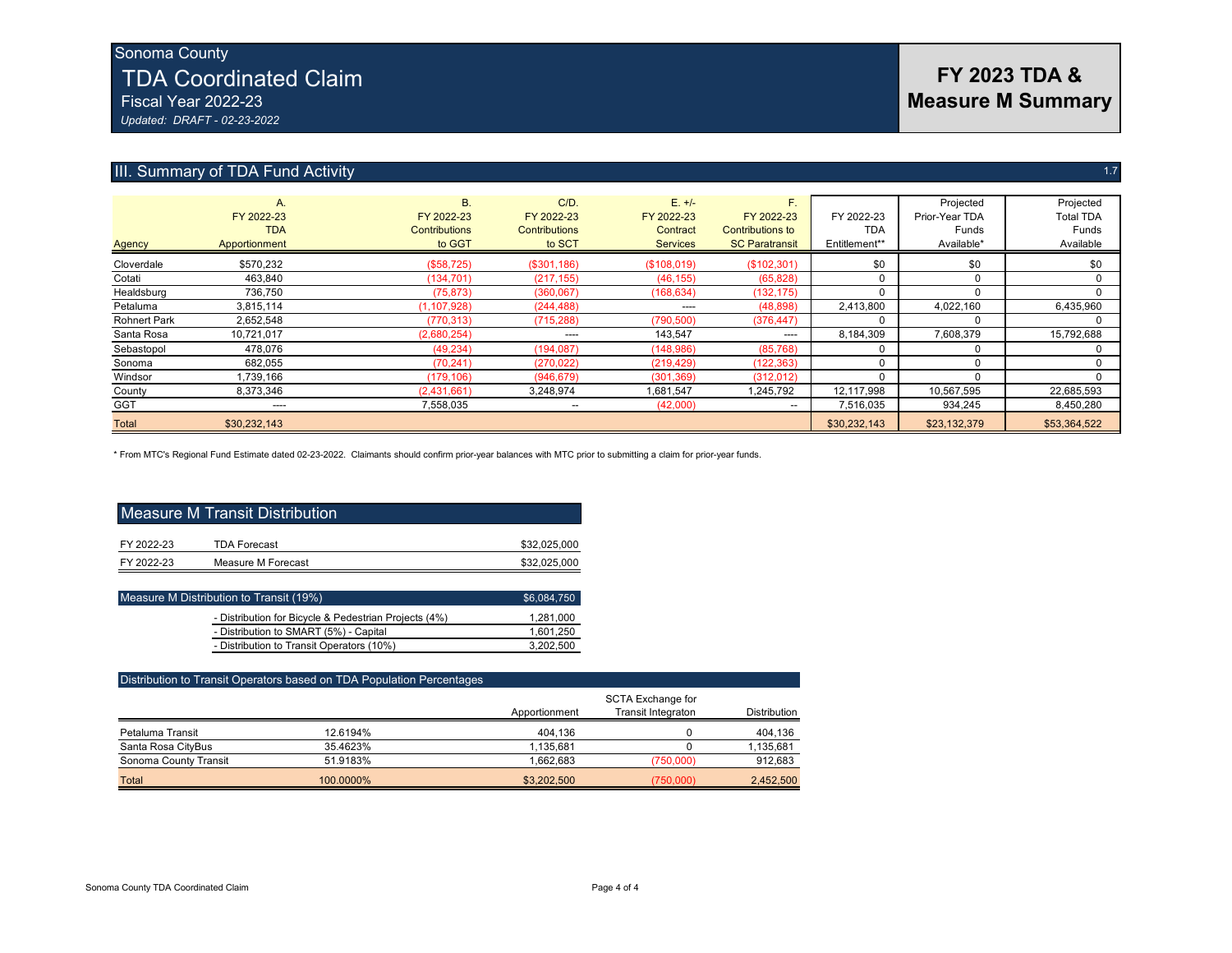TDA Coordinated Claim

Fiscal Year 2022-23

*Updated: DRAFT - 02-23-2022*

#### Consolitated Summary of TDA Claims by Eligible Operator 1.7 And 2.1 And 2.1 And 2.1 And 2.1 And 2.1 And 2.1 And 2.1 And 2.1 And 2.1 And 2.1 And 2.1 And 2.1 And 2.1 And 2.1 And 2.1 And 2.1 And 2.1 And 2.1 And 2.1 And 2.1 An

|                                 |               |                     | <b>B.</b>     |              | <b>Distribution</b> | C/D                  | $E. +/-$        |                         | Projected    | Coordinated         | Projected      | Projected        |
|---------------------------------|---------------|---------------------|---------------|--------------|---------------------|----------------------|-----------------|-------------------------|--------------|---------------------|----------------|------------------|
|                                 | FY 2022-23    | Initial             | FY 2022-23    |              | Percent             | FY 2022-23           | FY 2022-23      | FY 2022-23              | FY 2022-23   | Claim               | Prior-Year TDA | <b>Total TDA</b> |
|                                 | <b>TDA</b>    | <b>Distribution</b> | Contributions |              | after GGT           | <b>Contributions</b> | Contract        | <b>Contributions to</b> | <b>TDA</b>   | <b>Distribution</b> | Funds          | Funds            |
| Apportionmen Area / Claimant    | Apportionment | Percent             | to GGT        | Subtotal     | Contribution        | to SCT               | <b>Services</b> | <b>SC Paratransit</b>   | Entitlement  | Percent             | Available*     | Available        |
| Petaluma - Petaluma Transit     | 3,815,114     | 12.62%              | (1, 107, 928) | 2,707,186    | 8.95%               | (244, 488)           | $---$           | (48, 898)               | 2,413,800    | 7.98%               | 4,022,160      | 6,435,960        |
| Santa Rosa - Santa Rosa CityBus | 10.721.017    | 35.46%              | (2,680,254)   | 8,040,763    | 26.60%              | $---$                | 143,547         | $---$                   | 8,184,309    | 27.07%              | 7,608,379      | 15,792,688       |
| County - Sonoma County Transit  | 15,696,012    | 51.92%              | (3,769,853)   | 11,926,159   | 39.45%              | 244,488              | (101, 547)      | 48,898                  | 12,117,998   | 40.08%              | 10,567,595     | 22,685,593       |
| GGT - Golden Gate Transit       | ----          | $\cdots$            | 7,558,035     | 7,558,035    | 25.00%              | ----                 | (42,000,        | ----                    | 7,516,035    | 24.86%              | 934,245        | 8,450,280        |
| <b>Total</b>                    | \$30,232,143  | 100.00%             |               | \$30,232,143 | 100.00%             |                      |                 |                         | \$30,232,143 | 100.00%             | \$23,132,379   | \$53,364,522     |

\* From MTC's Regional Fund Estimate dated 02-23-2022. Claimants should confirm prior-year balances with MTC prior to submitting a claim for prior-year funds.

#### Claim Summary by Apportionment Area - FY 2022-23 TDA Funds

|                                    |               |               | Sonoma        |              |
|------------------------------------|---------------|---------------|---------------|--------------|
|                                    | Petaluma      | Santa Rosa    | County        | FY 2022-23   |
|                                    | Apportionment | Apportionment | Apportionment | TDA          |
| Claimant                           | Area          | Area          | Area***       | Entitlement  |
| Petaluma - Petaluma Transit        | 2,413,800     |               |               | 2,413,800    |
| Santa Rosa - Santa Rosa CityBus    |               | 8.082.763     | 101,547       | 8,184,309    |
| County - Sonoma County Transit     | 293,386       |               | 11,824,612    | 12,117,998   |
| GGT - Golden Gate Transit          | 1,107,928     | 2.638.254     | 3,769,853     | 7,516,035    |
| <b>Total by Apportionment Area</b> | \$3,815,114   | \$10,721,017  | \$15,696,012  | \$30,232,143 |